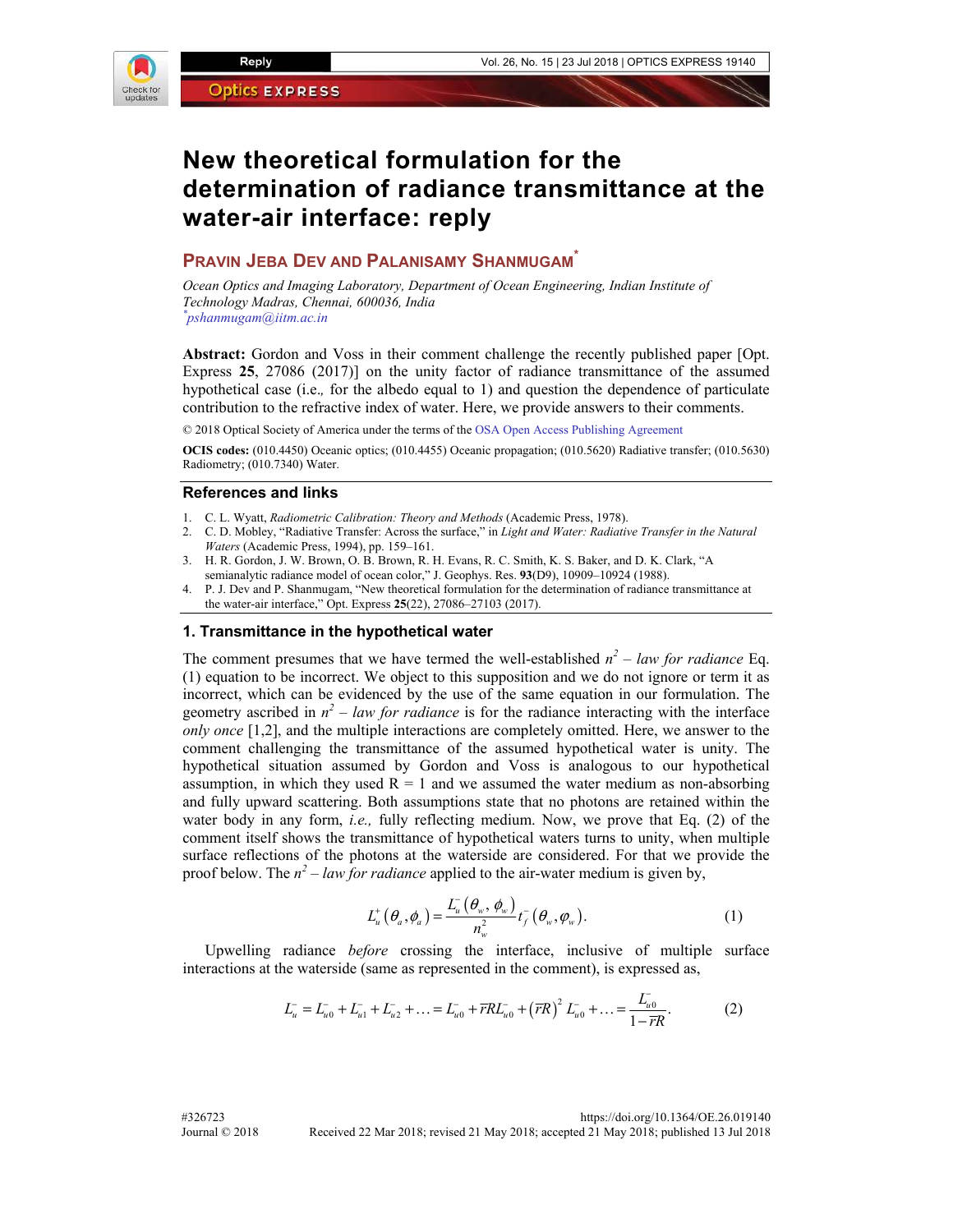$L_{u0}$  is the in-water radiance *before* striking the interface and  $L_{u1}$ ,  $L_{u2}$ , ... are the successive surface reflected components of  $L_{u0}$ . Radiance *after* crossing the interface [Eq. (2) in Eq. (1)],

$$
L_{u}^{+} = \frac{t_{f}^{-}}{n_{w}^{2}} \frac{L_{u0}^{-}}{1 - \overline{r}R} = \frac{t_{f}^{-}}{n_{w}^{2}} \left[ \frac{1}{1 - \overline{r}R} \right] L_{u0}^{-}.
$$
 (3)

Comparing Eq. (3) and Eq. (1), we get an extra term  $\frac{1}{1 - \overline{r}R}$   $\left[\frac{1}{1-\overline{r}R}\right]$ . As the *L*<sub>*u*0</sub> is the in-water radiance *before* striking the interface, the  $L_{u0}^-$  in Eq. (3) and the  $L_u(\theta_w, \phi_w)$  in Eq. (1) contain the same number of photons within the solid angle. Therefore,  $\frac{1}{1-\overline{r}R}$   $\left[\frac{1}{1-\overline{r}R}\right]$  cannot be the component of radiance as stated in the comment [Eq. (2)]. It is clearly a component of the interface and water. The term  $\frac{1}{1 - \overline{r}R}$   $\left[\frac{1}{1-\overline{r}R}\right]$  varies with the optical properties of water and interface, which additionally contributes to the existing transmittance factor  $(t_f^{-}/n_w^2)$  and has nothing to do with the radiance. For the hypothetical case of Gordon and Voss (in the comment)  $R = 1$ ,

$$
L_{u}^{+} = \frac{t_{f}^{-}}{n_{w}^{2}} \left[ \frac{1}{1 - \overline{r}} \right] L_{u0}^{-} = 0.541 \times \left[ \frac{1}{1 - 0.475} \right] L_{u0}^{-} = 1.03 \times L_{u0}^{-}.
$$
 (4)

Clearly, the above equation results in *unity*. The value of  $\bar{r}$  given in Gordon *et al.* [3] and the comment is 0.475 (approx.). Practically, there cannot be 103% of  $L_{u0}^-$ . We understand the constant  $\bar{r} \sim 0.475$  is an approximate value, and for a 100% of  $L_{u0}$ , the calculation results in the value of  $\bar{r} = 0.459$ . The correct value of  $\bar{r}$  can be obtained by considering a uniform upwelling light field above and below the interface.

$$
E_u^+ = \int_{\Omega_d} L_u^+ (\theta_a, \phi_a) \cos \theta_a d\Omega_a = \pi L_u^+.
$$
 (5)

$$
E_{u}^{-} = \int_{\Omega_{d}} L_{u}^{-}(\theta_{w}, \phi_{w}) \cos \theta_{w} d\Omega_{w} = \pi L_{u}^{-}.
$$
 (6)

For this assumed hypothetical case, if no photons are retained within the medium, then Eqs. (5) and (6) will be equal and the Eq. (3) reduces to  $\frac{t_f}{n_w^2} \left[ \frac{1}{1 - \overline{r}} \right] = 1$ . *f w t*  $n_w^2 \lfloor 1 - \overline{r} \rfloor$  $\int_{\frac{r}{w}}^{\frac{r}{2}} \left[ \frac{1}{1-\overline{r}} \right] = 1$ . This leads the  $\overline{r}$ value to 0.459 by assuming  $t_f / n_w^2 = 0.541$ . Now, we consider the present formulation (Eq. (11) in Dev and Shanmugam [4]), where  $L_{u0}^-$  is the in-water radiance *before* striking the interface. For a non-absorbing and a fully upward scattering medium,  $\mu_{\nu} = 1$  and  $\omega = 1$ ,

$$
L_{u}^{+} = \frac{t_{f}^{-}}{n_{w}^{2}} \left[ \frac{1 - \mu_{u} \omega}{r_{f}^{2}} + \frac{\mu_{u} \omega n_{w}^{2}}{t_{f}^{-}} \right] \times L_{u0}^{-} = \frac{t_{f}^{-}}{n_{w}^{2}} \left[ \frac{1 - 1}{r_{f}^{2}} + \frac{n_{w}^{2}}{t_{f}^{-}} \right] \times L_{u0}^{-} = 1.00 \times L_{u0}^{-}.
$$
 (7)

Equations (4) and (7) conclude the same and agree with each other that the transmittance in the hypothetical water turns to be unity, after the inclusion of multiple surface reflections of photons with the water-air interface. The only difference between these two formulations is that the comment deals the processes from the standpoint of *internal reflection*, whereas the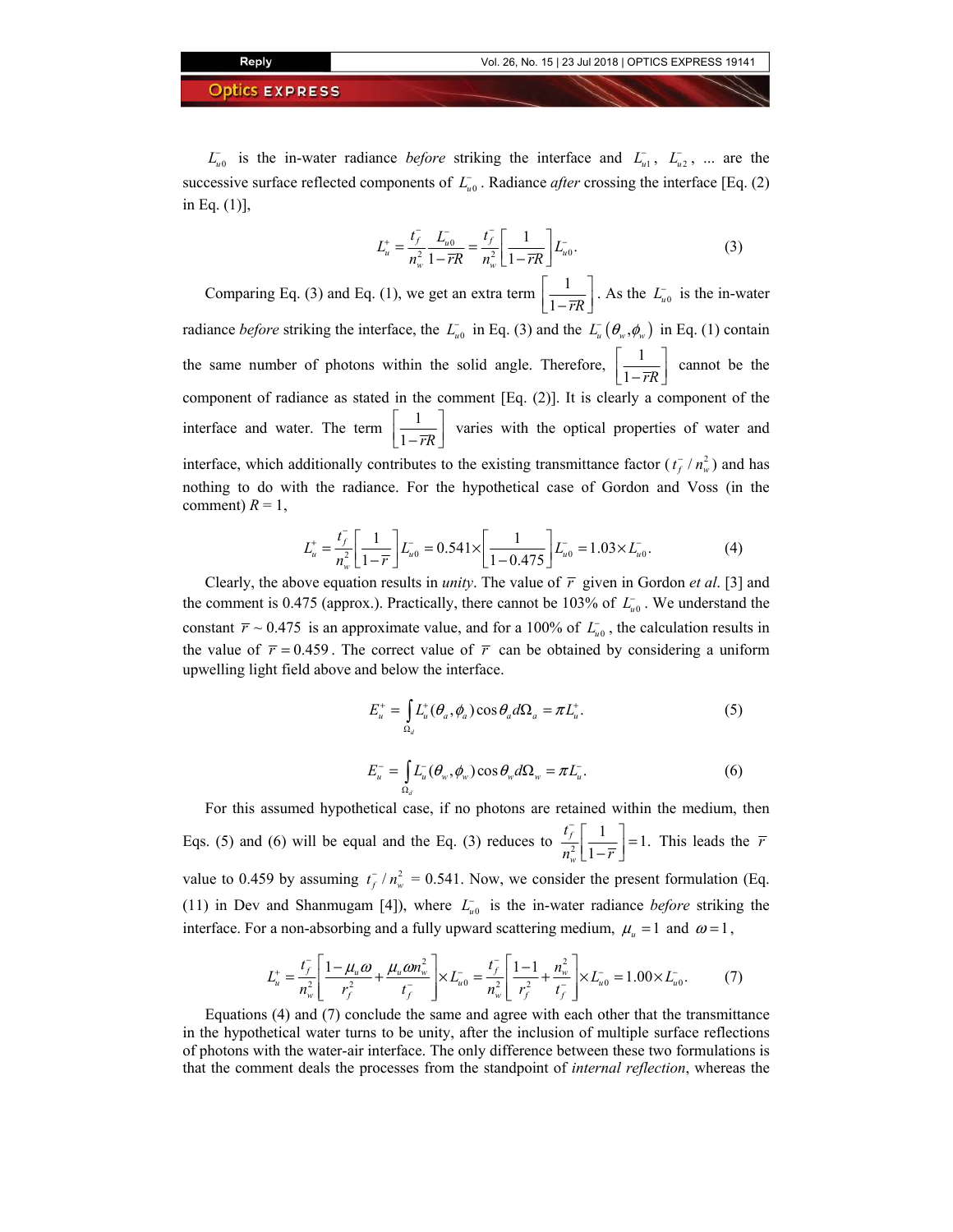present formulation deals from the standpoint of *transmittance* of photons on every interaction with the interface. If  $\left( \frac{1 - \mu_u \omega}{2} + \frac{\mu_u \omega}{2} \right)$  $\frac{1-\mu_u\omega}{r^2}+\frac{\mu_u\omega n_w^2}{r^-}$ f  $\iota_f$ *n*  $r_f^2$   $t_f^ \mu_{\scriptscriptstyle u} \omega_{\scriptscriptstyle \perp} \mu_{\scriptscriptstyle \mu} \omega_{\scriptscriptstyle \ell}$ −  $\frac{1-\mu_u\omega}{2}+\frac{\mu_u\omega n_w^2}{2}$  $\left[ \begin{array}{cc} r_f^2 & t_f^- \end{array} \right]$ replaces the  $\frac{1}{1-\overline{r}R}$   $\left[\frac{1}{1-\overline{rR}}\right]$  in Eq. (2), all the photons will eventually cross the interface satisfying the Eq. (3) to Eq. (7) (in the comment)

as described. Therefore, no violation of physical concepts in both the cases.

Here, we provide an example that allows us to examine the correctness of Gordon and Voss (GV) interpretation [Eq. (2)]. According to GV,  $L$ <sup>*u*</sup> is the measurable quantity and  $L$ <sup>-</sup><sub>*u*0</sub> is non-measurable and a theoretical construct.

Now, let us assume radiance at two depths  $z_I$  and  $z_2$  in a homogeneous and a diffuse medium as  $L_u^{\bar{z_1}}$  and  $L_u^{\bar{z_2}}$ . Now, let us extrapolate  $L_u^{\bar{z_1}}$  to 'just below-water surface radiance denoted by  $L_{u}^{z_{0}}$ . Using Eq. (8),  $L_{u}^{z_{1}}$  can be extrapolated to  $L_{u}^{z_{0}}$ .

$$
L_u^{z_0^-} = L_u^{z_1^-} e^{K_{Lu} z_1}.
$$
\n(8)

where,  $K_{Lu} = \frac{1}{(z_2 - z_1)} \left[ ln(L_u^{z_1}) - ln(L_u^{z_2}) \right]$  $K_{Lu} = \frac{1}{(z_2 - z_1)} \left[ ln(L_u^{z_1^-}) - ln(L_u^{z_2^-}) \right]$  $=\frac{1}{(z_2-z_1)}\left[\ln\left(L_{u}^{z_1}\right)-\ln(L_{u}^{z_2}\right)\right]$ . As we know,  $L_{u}^{z_1}$  and  $L_{u}^{z_2}$  are not involved in any

interactions with the interface, and the obtained  $L^{\bar{z}_0}_{u}$  though the extrapolation is also not involved in any interaction with the interface. This  $L_u^{\bar{z}_0}$  and GV's  $L_u^{\bar{z}_0}$  are analogous to each other because both radiances have not yet interacted with the interface. On propagating both the quantities through the interface,  $L^{\bar{z}_0}_{u}$  can be successfully translated to  $L_w$ , but GV's  $L^{\bar{z}_0}_{u}$ requires 1− *rR* (according to the comment) which is not possible to translate though the interface. Therefore, two things we can understand from this:

- 1) GV's interpretation failed to explain Eq. (8) and the propagation process through the interface.
- 2)  $L_{u0}^-$  is not a theoretical construct as claimed in the comment, since we have simulated it using Eq. (8) ( $L_u^{\bar{z}_0}$  is same as their  $L_{u0}$ ).

Now, it became clear that  $1-\overline{r}R$  cannot be represented along with the radiance, as it is the property of the interface and the water. For this reason, we interpreted GV's  $L_{u0}^-$  as the radiance *before* interacting with the interface. The only way to avoid the failure of GV's interpretation is to consider  $L_{u0}^-$  as  $L_{u0}^-$  as we have shown above. It means that the usage of the term  $L_{u0}^-$  is incorrect, and hence, Eq. (2) becomes invalid.

# **2. Dependence of particulate contribution to the refractive index of water and the transmittance**

We initially suspected that there would be significant differences in the Snell cones of the pure water and the turbid water (especially high scattering water) because of large difference in the particle concentrations between these waters. To find the Snell cones of these two water regimes, we performed an experiment in our laboratory to measure the critical angles for the pure and the turbid water by tracing the incident ray. Pure water was filled inside the glass tank  $(1 \text{ ft } x 1 \text{ ft } x 1 \text{ ft})$  and red laser source was used. Tracing the incident ray for the critical angle measurement, it provided the critical angle of 48 degrees. Then the particles were introduced to it slowly until it becomes very turbid. During this measurement, the light became too diffuse, hindering the observable point, however critical angle hovered around 47 degrees. We were only able to observe one 1 degree of difference between the pure and the turbid water which gives the difference in refractive index about (1.3628-1.34 = 0.0228). Our